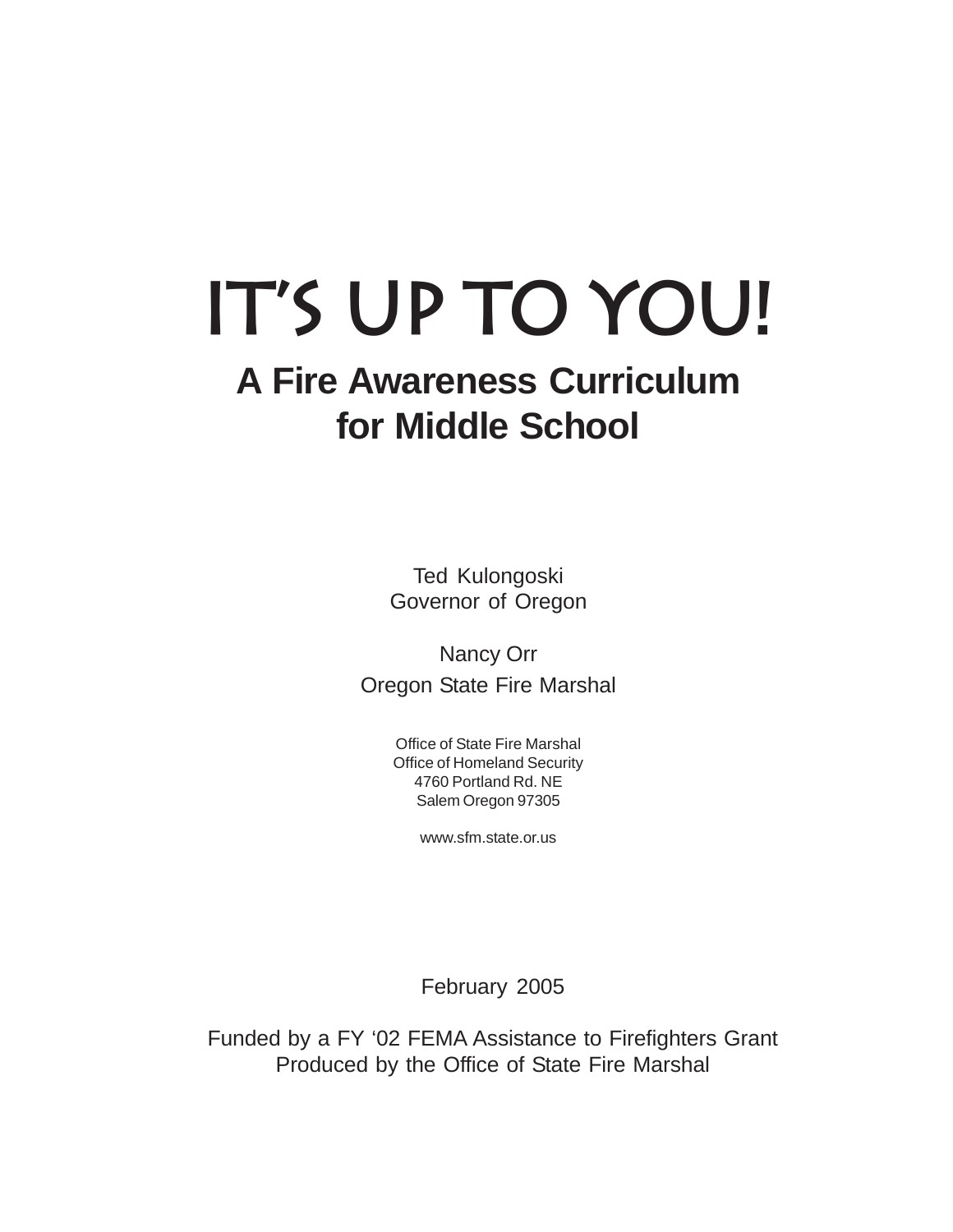### **Acknowledgments**

#### **Curriculum design and development:**

Carol Baumann, MA, OSFM, lesson development Judith Okulitch, MS, OSFM, lesson development James Cloutier, cover design and illustrations Pat McAbrey, Sight and Sound Services, video components

#### **Special thanks to:**

Vernadyne Anderson, for the lesson on earthquakes Clayton Augustine, for guidance on the appropriateness of the lessons Jess Bogli, for help with Department of Education Health Standards Jeff Bonebrake and Debbie Brenneman, for the safe campfire lesson Sarah Bordac and Tess Jouls, The Center for Media Literacy, for the media lessons Traci Cooper, for the mind mapping lesson Laura Drager, for proofreading the curriculum Oregon Fire Marshals Association, fiscal agent Scott Rice, for realistic home fire sprinkler scenario Jeremy Richardson, for proofing the arson statutes Michelle Turner, for development of *Westhome Siren* and general support Pacific Northwest Wildfire Coordinating Group, for use of movie slides Pilot testing done by Shirley Betournay, Mark Evoniuk, Carolyn Koskela Rachel Lizio-Katzen, Cheryl McClure, Jennifer Pursell Alyssa Waltermire, student, for reviewing the lessons Bob Wright, for his support

#### **Original curriculum team:**

Carol Atkins Scott Bricker Jay Caulk Mark Darienzo Donna Disch Tonya Drayden Ginny Ehrlich Krista Fischer Mike Howard Irene James Janet Jones Jennifer Kilmurray Connie King Marty Law Bill O'Neil Patti O'Neil Colleen Olson Dan Redding Sally Ridenour Rae Rosenberg Jim Trett Tim Woods Roger Williamson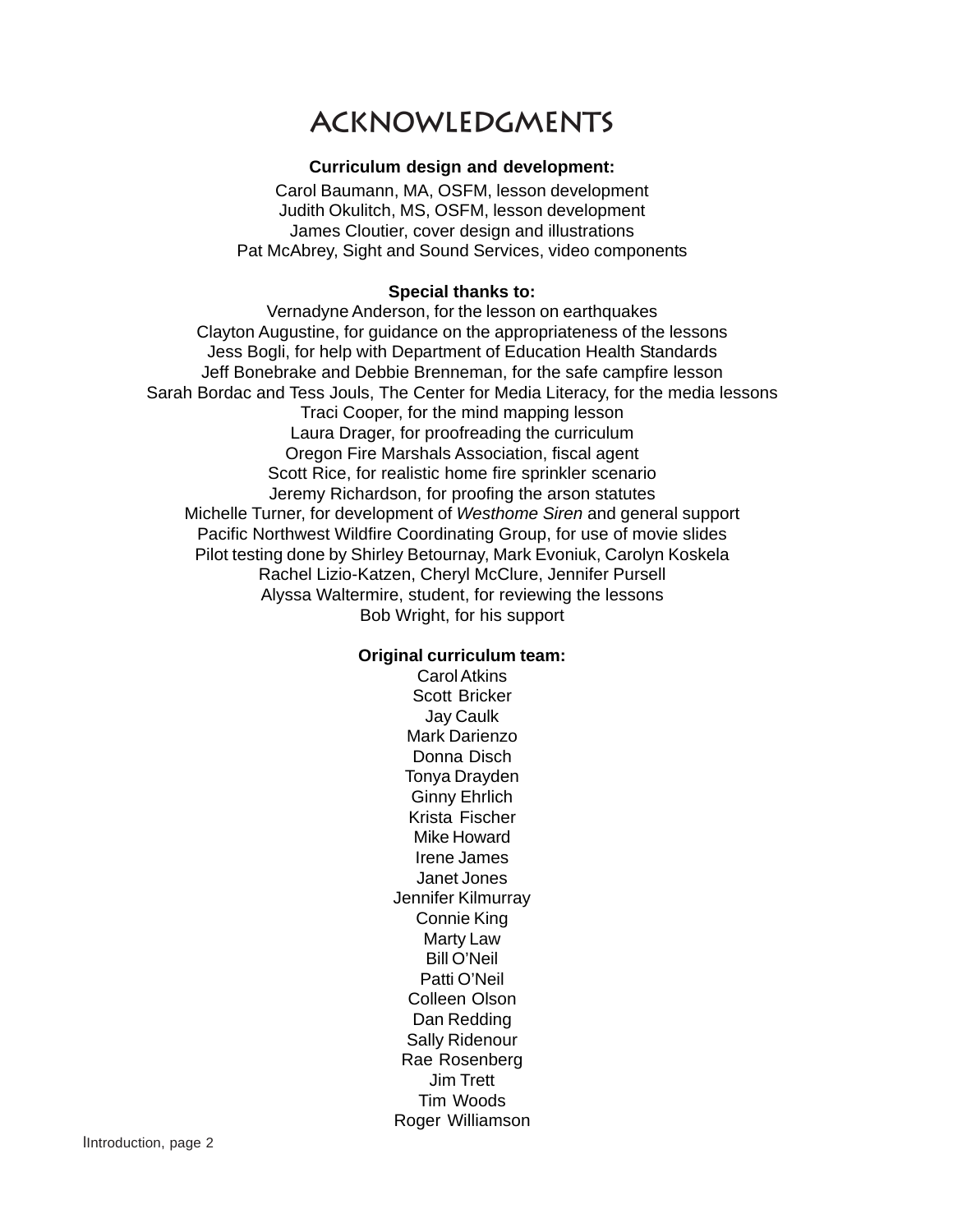### **Why fire education?**

More than 15,000 fires occur in Oregon each year. On average, forty Oregonians die in these fires and millions of dollars worth of property are lost.

Fire hits us where we live. Every year, roughly three-fourths of all structure fires in Oregon occur in the places we call home…houses, apartments, condos, mobile homes, even houseboats.

Oregonians experience the largest dollar loss fires in businesses and institutions, but it is in the home where most fires occur and where fire injures and kills most of its victims.

Because your home is your private space, it doesn't get inspected by local firefighters as businesses often do. This means that you are responsible for fire safety in the places called home. People who live in multifamily housing, such as condominiums or apartments, are responsible for the safety of their neighbors as well. Multifamily housing is a place where a resident can do everything to be safe, but still be at the mercy of their neighbor's behavior.

Most of the fires occurring in the home are the result of human behavior, the things that people do…or don't do. The responsibility for home fire safety rests squarely on the shoulders of the individuals living in the home.

Education about fire-safe practices empowers individuals to act more safely and responsibly in their homes.

### **Why fire education specifically for youths in middle school?**

Every year over a thousand youths under the age of eighteen use and misuse fire in Oregon. These fires, when they get out of control, can cause thousands of dollars of property loss, injuries and, tragically, even death. Youth-set fires cost the community financially and emotionally.

In addition, juvenile arson is on the rise. It is a fast-growing juvenile crime. Nationally, over fifty percent of all arson arrests are youths under the age of eighteen. In Oregon, the percentage of arson arrests for youths has ranged from forty-two percent to a high of sixty-two percent.

#### So what do we know?

Oregon data show that youths who set the majority of fires are between the ages of ten and fourteen. These youths attend our middle schools. In 2000, the Institute on Violence and Destructive Behavior at the University of Oregon conducted a survey of 1,500 students in grades seven and eight. The reasons students reported for setting "unsupervised" fires include:

- just for fun (35%)
- because they wanted to destroy something (31%)
- because they were bored (29%)
- to see what would happen (25%)
- peer group pressure (12%)
- because they were angry (10%)
- wanted attention (8%)

The data clearly show that if we are going to reduce the incidence of youth-set fires, we must take a proactive approach and teach youths in middle school about the reality of fire, how the media influences their attitudes and behaviors toward fire, the physical and legal consequences of misusing fire and how to make responsible and safe decisions in prevention and survival. The developmental stage of middle school youths makes this an appropriate and crucial stage to teach analytical thinking and decision-making skills around safety practices.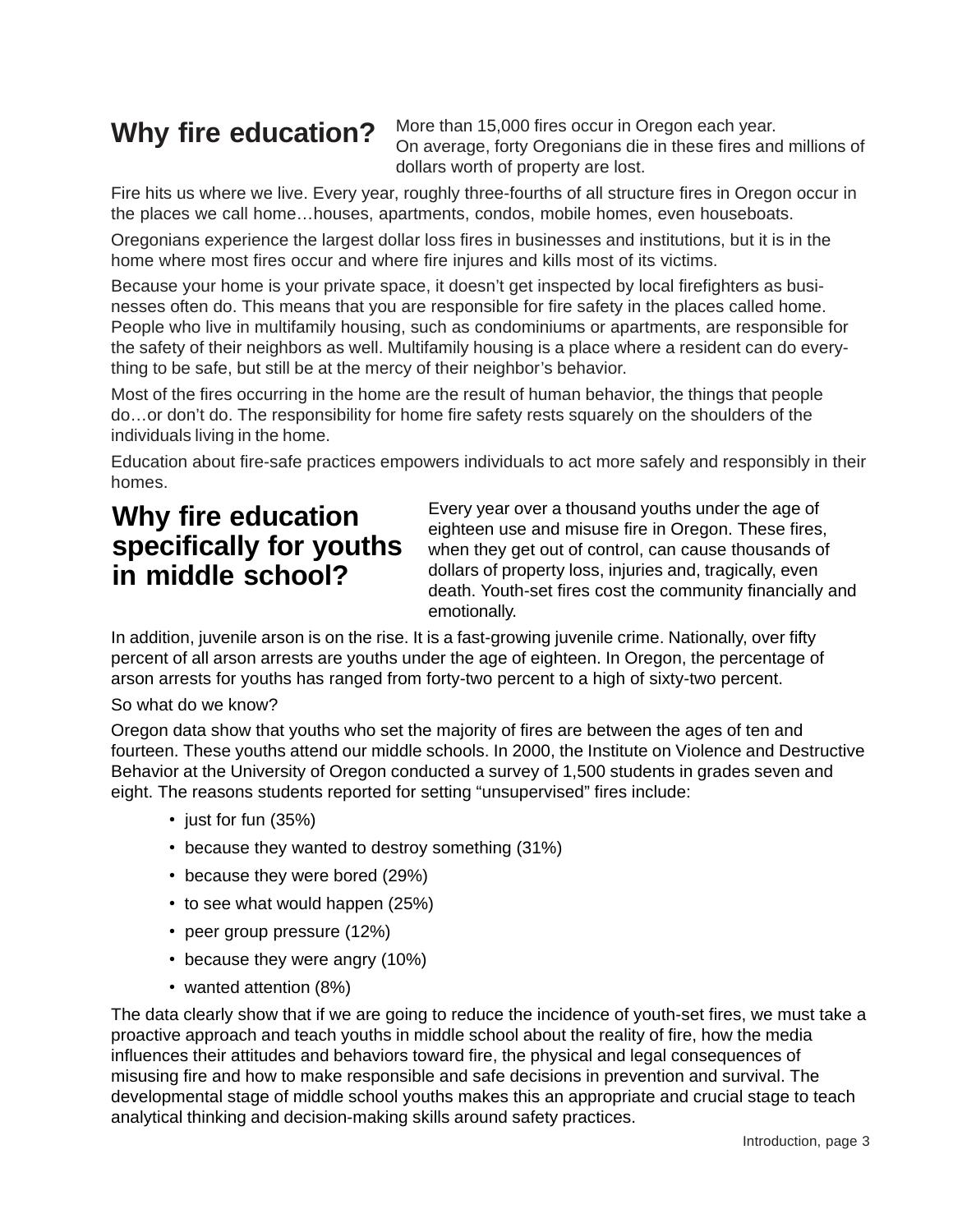# **GOAL**

The goal of this curriculum is to help middle school youths develop critical thinking skills and learn to make responsible choices about fire and life safety.

# **Sequence of lessons**

Unit 1 - Fire and the Media 1 Unit 2 - Fire Science Unit 3 - Fire Prevention Unit 4 - Survival Skills Unit 5 - Responsibility Unit 6 - Fire and the Media 2

### **Core concepts**

Accurate knowledge about fire is essential. Human-caused fires can be prevented. Fire and life safety survival skills can be learned. Fire and life safety is a personal responsibility.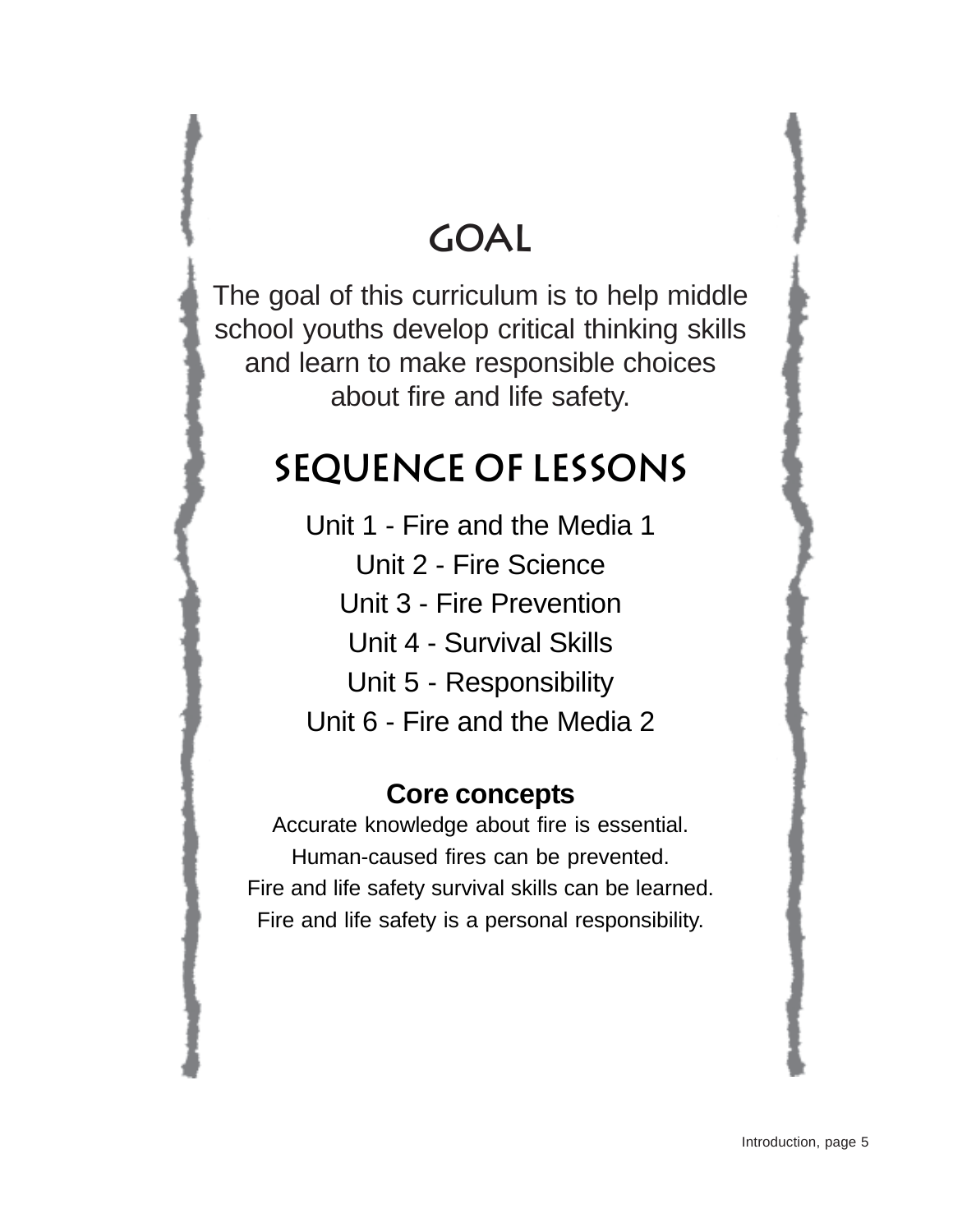### **Anatomy of the Curriculum**

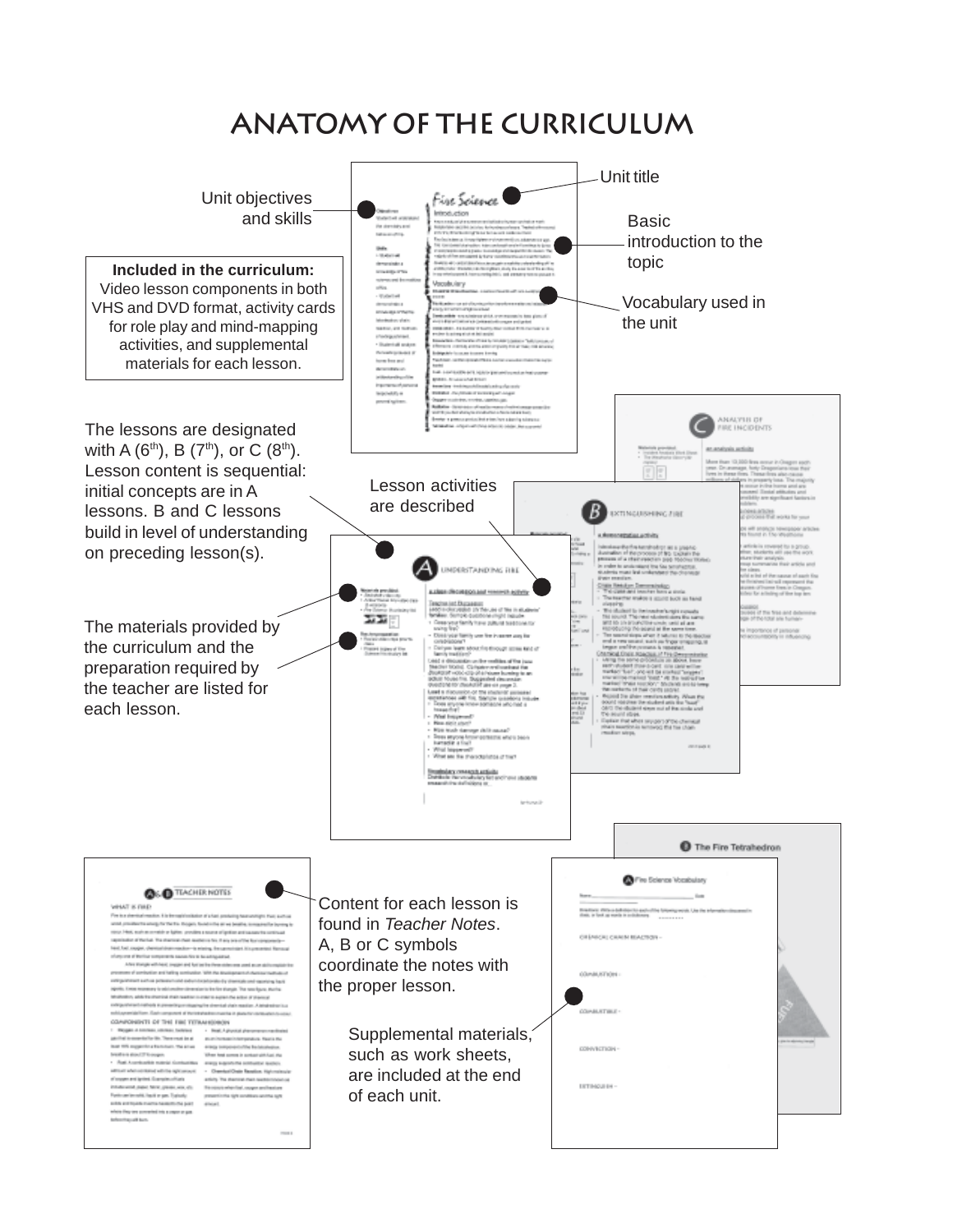### **information about the curriculum**

**What content is covered in this curriculum?** *It's Up to You!* begins (Unit 1) and ends (Unit 6) with a critical examination of media messages about fire. In Unit 1 students are introduced to the concept that "all media messages are constructed." They will view video clips of fire scenes. In Unit 6 these video clips are viewed again. The media messages about fire in the clips are compared to the reality of fire that students have studied in Units 2 through 4.

Unit 2, *Fire Science*, teaches the physics of fire and Unit 3, *Fire Prevention*, concentrates on home fire sprinklers as an engineering solution to preventing fires. Using home fire sprinklers as the topic, students are encouraged to become advocates in their communities.

Unit 4, *Survival Skills*, covers earthquakes, tsunamis, fire in the wildland-urban interface, and the role of Community Emergency Response Teams (CERT) in the community.

Unit 5, *Responsibility,* teaches problem solving and refusal skills around fire issues through role-play activities. Students learn fire's impact on the community at large through a mind-mapping exercise. Oregon laws about fire and accountability are taught through a role-play activity.

**What lesson sequence shall I follow?** A *Middle School Scope and Sequence* is included in this introductory section. Please refer to it to see how planning could work. The teacher may choose to teach the curriculum using all the A lessons in Grade 6, the B lessons in Grade 7 and the C lessons in Grade 8. Or, specific units may be chosen as areas of concentration and the lessons delivered in sequence, A through C, at one grade level.

**How long are the lessons?** The lessons are designed to fit within a forty-five minute class period. They include an introduction that averages ten minutes, followed by a class activity.

**This curriculum deals with serious issues. What should I be aware of?** Some students may have a traumatic fire event in their past and you should be alert to that possibility. Discussions about fire and survival skills may create anxiety for some students. Assure students that we practice and prepare for dangerous situations, though the chances of one occurring are small. If an emergency should occur, we are much safer knowing the safe thing to do.

**The curriculum's Web presence.** The Office of State Fire Marshal's Web site will maintain a section for the curriculum so that it can be a "living" document. We invite you to send us successful student projects, lesson ideas or methods that worked for you, and names of movies that are useful for the media lessons. We'll put them on the Web for sharing. Find us at www.sfm.state.or.us.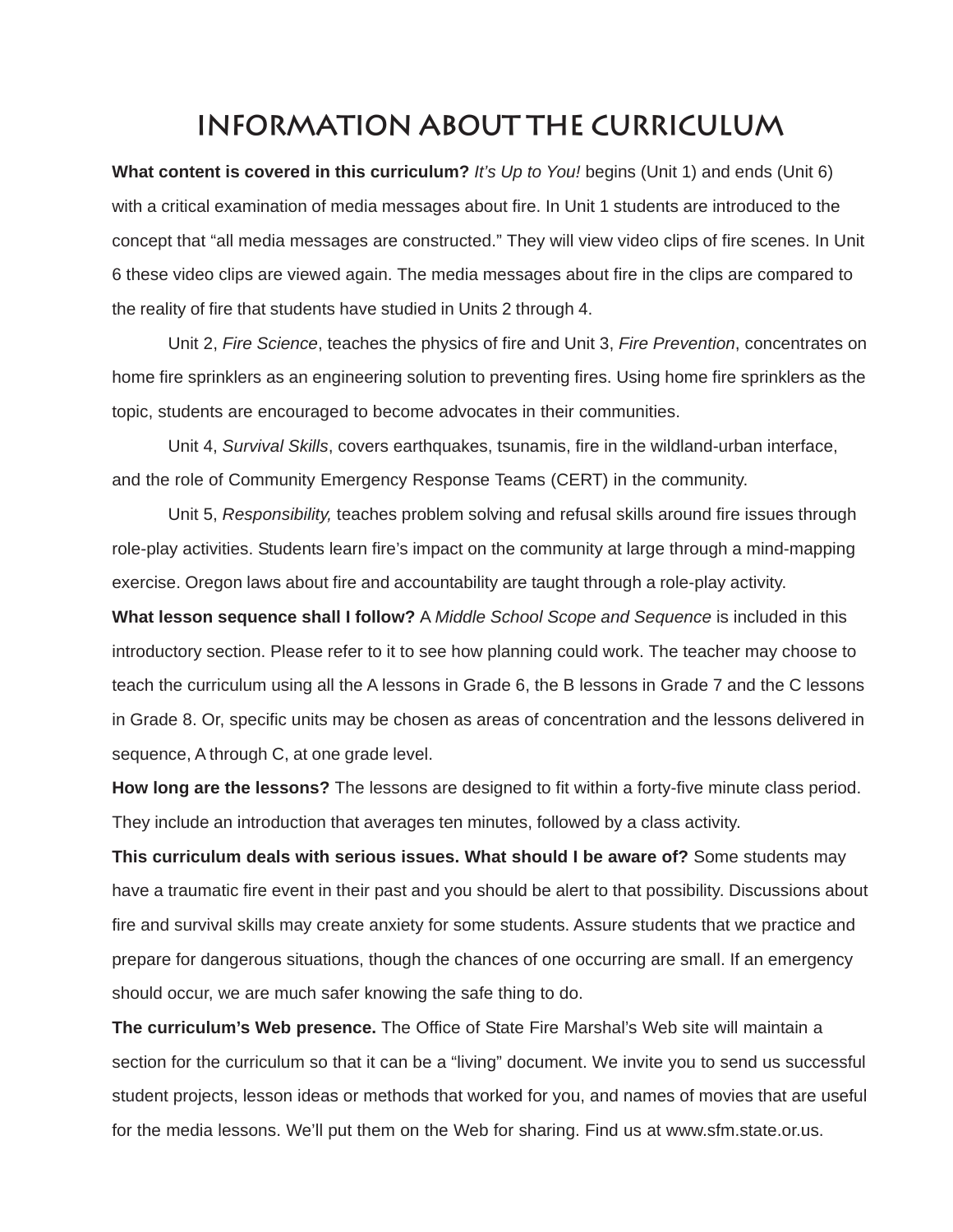### **How to use the curriculum**

**How do I use this curriculum?** In order to use this curriculum, you need to familiarize yourself with the *Teacher Notes* section. The core content of each lesson is contained in the *Teacher Notes* and the lesson plans are built around this content. The *Teacher Notes* are by no means exhaustive. The content has been selected to be age-appropriate, relevant and realistic in quantity for teaching within a forty-five minute class period. A list of additional resources appears at the end of this introductory section if you and your class want to explore a topic in greater depth.

**What's in the white box attached to the front cover?** Unit 4 contains a problem-solving activity (Lesson C) on community disaster response. The cards for this lesson are in the white box. Unit 5 contains a mind-mapping activity (Lesson B) and a role-play activity about legal consequences (Lesson C). Cards for these activities are included in the white box. Originals of the cards are also included within Units 4 and 5 so they can be copied if, for any reason, you need to make new cards. **Help! My class has raised questions I'm not prepared to answer.** It's inevitable. Classes will bring up something that is unanticipated because they are curious and see things with fresh eyes. This is a good thing and one of the reasons teaching is seldom boring. Admit it when you don't know something and, if there is time and the issue seems worth pursuing, research the question with the class. Student curiosity is really an opportunity and curiosity-driven learning is often the most meaningful and lasting of all.

Fire science and home fire sprinkler technology (the fire prevention unit) may be new to you. Your local fire department is a ready resource for these lessons. Partner with someone from the department and let their expertise supplement your presentation of the lessons. The Office of State Fire Marshal is working with Oregon fire departments to familiarize them with the fire science and fire prevention units and there should be someone in your area prepared to assist you.

**What teaching style shall I use?** Good teaching is an art, a collaboration between teacher and students. Please feel free to personalize the way you deliver the lessons to suit your style and the needs of your class. You know your class best.

**What should I know about the clips from videos?** All the clips show only fire scenes. The clips themselves are PG-13 even if the clips come from movies that may be R-rated. You should preview the clips before showing them and you may wish to send an explanatory note home to parents obtaining their permission.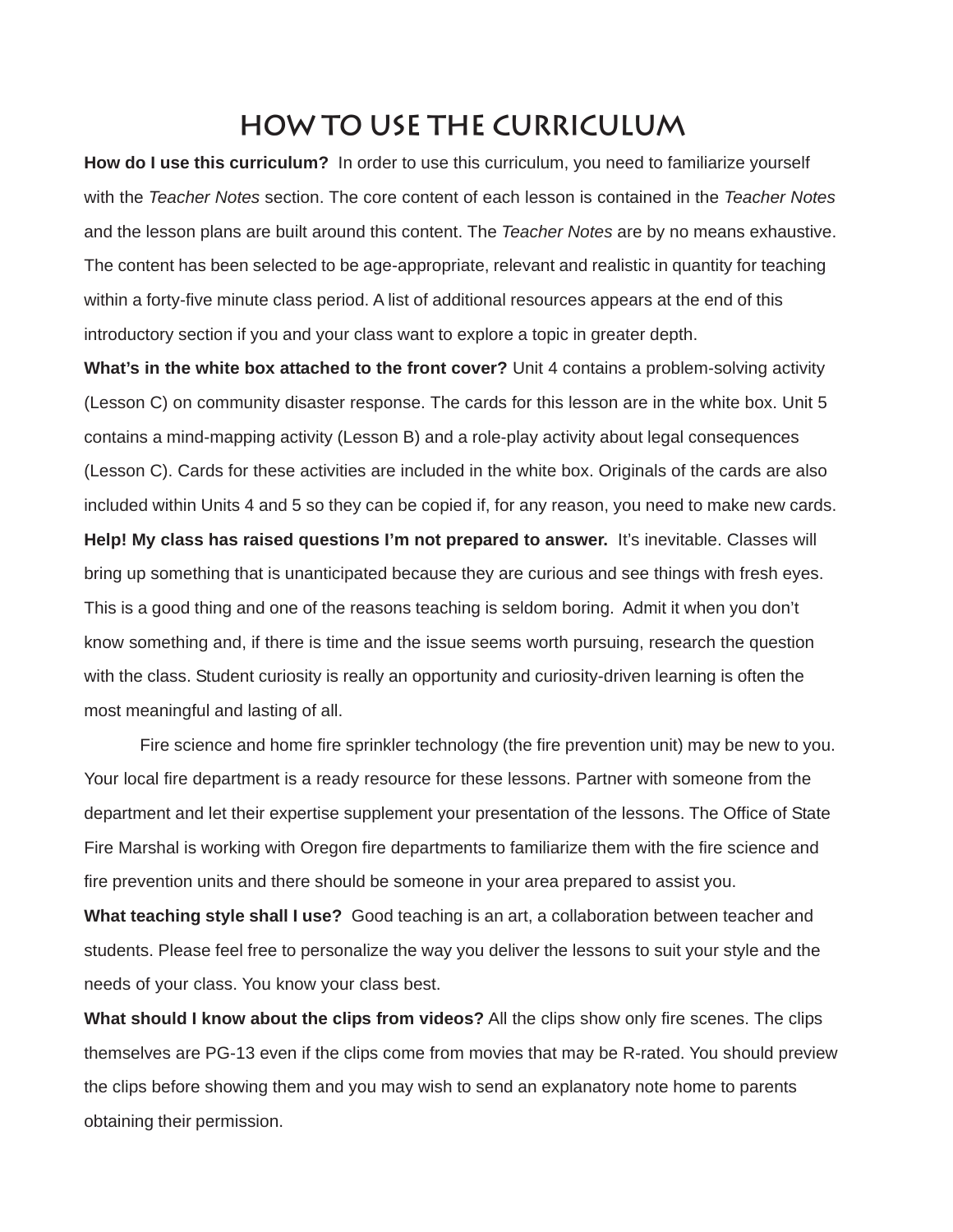### **Middle School Scope and Sequence**

| <b>UNIT</b><br><b>TOPICS</b> | Fire & the<br>Media 1                                                                                   | <b>Fire</b><br><b>Science</b>                                                                                                                   | <b>Fire</b><br><b>Prevention</b>                                                                                                                                              | <b>Survival</b><br><b>Skills</b>                                                                                                | <b>Respons-</b><br>ibility                                                                                                                                                                                | Fire & the<br>Media 2                                                                 |
|------------------------------|---------------------------------------------------------------------------------------------------------|-------------------------------------------------------------------------------------------------------------------------------------------------|-------------------------------------------------------------------------------------------------------------------------------------------------------------------------------|---------------------------------------------------------------------------------------------------------------------------------|-----------------------------------------------------------------------------------------------------------------------------------------------------------------------------------------------------------|---------------------------------------------------------------------------------------|
| 6th grade                    | All media<br>messages<br>are<br>constructed<br>View media<br>examples -<br>movie clips &<br>commercial. | Introduction<br>to the<br>science of<br>fire<br>Compare<br>Hollywood<br>version to<br>reality.                                                  | Knowledge of<br>home fire<br>sprinklers<br>Debate<br>sprinkler<br>myths versus<br>reality.                                                                                    | Earthquakes,<br>facts and<br>survival<br>skills<br>Explore<br>earthquakes'<br>power and<br>geology                              | Responding<br>to peer<br>pressure<br>Role play<br>fireworks<br>scenarios.                                                                                                                                 | Analysis of<br>media.                                                                 |
| 7th grade<br>B               | <b>Review sixth</b><br>grade lesson<br>& repeat<br>using<br>different<br>visuals.                       | Fire science<br>concepts<br>Chain<br>reaction and<br>extinguishing<br>fire group<br>activity.                                                   | Benefits of<br>home fire<br>sprinkler<br>systems<br>Calculate<br>savings to<br>home owner<br>& community,<br>or building<br>beyond city<br>services -<br>making<br>decisions. | Wildland<br>Urban<br>Interface<br>Critical<br>consideration<br>of movie<br>slides.                                              | Impact of fire<br>on the<br>community<br>Mind<br>mapping<br>activity, 3<br>scenarios<br>provided                                                                                                          | Media<br>message<br>development<br>Creation of a<br>PSA for a<br>younger<br>audience. |
| 8th grade                    | Review sixth<br>grade lesson<br>& repeat<br>using<br>different<br>visuals.                              | Analysis of<br>the leading<br>causes of<br>home fires<br>Prevention &<br>personal<br>responsibility<br>using<br>Westhome<br>Siren<br>newspaper. | Advocate for<br>home fire<br>sprinklers<br>Advocacy<br>product such<br>as letter to<br>city council.<br>local<br>newspaper or<br>PowerPoint<br>presentation.                  | Community<br>disaster<br>response<br>Introduction<br>to the role of<br>the CERT<br>(Community<br>Emergency<br>Response<br>Team) | Legal<br>consequences<br>of misusing<br>fire<br><b>Students</b><br>assume the<br>roles of judge,<br>police officer<br>and accused as<br>they learn the<br>legal impact of<br>intentionally-<br>set fires. | Media<br>message<br>development<br>Create a PSA<br>for an adult<br>audience.          |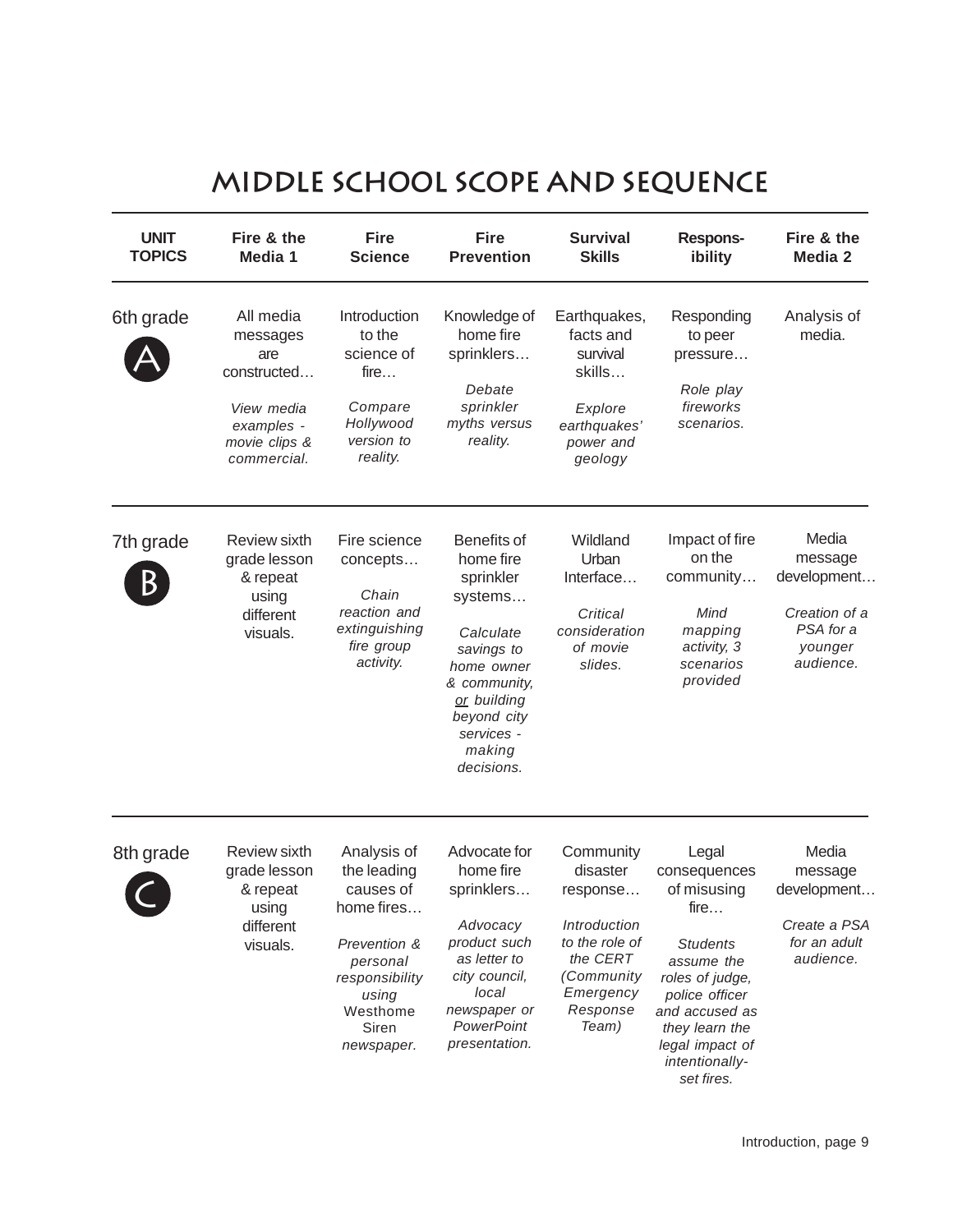### **What Oregon statutes support fire education?**

ORS 336.071 Emergency drills and instruction; maintenance of exit doors.

(1) All schools are required to instruct and drill students on emergency procedures so that the students may respond to an emergency without confusion or panic. The emergency procedures shall include drills and instruction on fires and earthquakes. In addition, schools that are in a coastal zone shall include tsunami drills and instruction as part of the earthquake drills and instruction.

(2) (a) Drills and instruction on fire emergencies shall include routes and methods of exiting the school building.

(2) (b) Drills and instruction on earthquake emergencies shall include methods of "duck, cover and hold" during the earthquake. Drills and instruction on tsunami emergencies shall include immediate evacuation after an earthquake when appropriate or after a tsunami warning to protect students against inundation by tsunamis.

(3) At least 30 minutes in each school shall be used to instruct students on fire, earthquake, and, where appropriate, tsunami dangers and drills. At least two drills on earthquakes shall be conducted each year. In schools in a coastal zone, at least three drills on earthquakes and tsunamis shall be conducted each year.

(4) All schools shall maintain all exit doors so that the doors can be opened from the inside without a key during school hours.

(5) Units of local government and state agencies associated with emergency procedures training and planning shall assist schools in the instruction and drilling of students in emergency procedures.

(6) As used in this section, "school" means any

(6) (a) Kindergarten through grade eight public or private school; or

(6) (b) Educational institution having an average daily attendance of 50 or more students. [1995 c.312 §2 (enacted in lieu of 336.072); 1997 c.521 §9]

\* \* \* \* \* \* \* \* \*

OAR 581-022-1210 District Curriculum

(1) Each school district shall provide a planned K-12 instructional program.

(2) The planned K-12 instructional program shall be consistent with Common Curriculum Goals and academic content standards.

- (3) The school district shall also provide instruction in the areas identified in this division, including:
	- (a) infectious diseases, including AIDS/HIV and Hepatitis B;
	- (b) prevention education in drugs and alcohol; and
	- (c) emergency plans and safety programs.
- (4) The school district shall also provide instruction in the areas identified and required in ORS 336. This curriculum also meets Oregon health and education benchmark standards.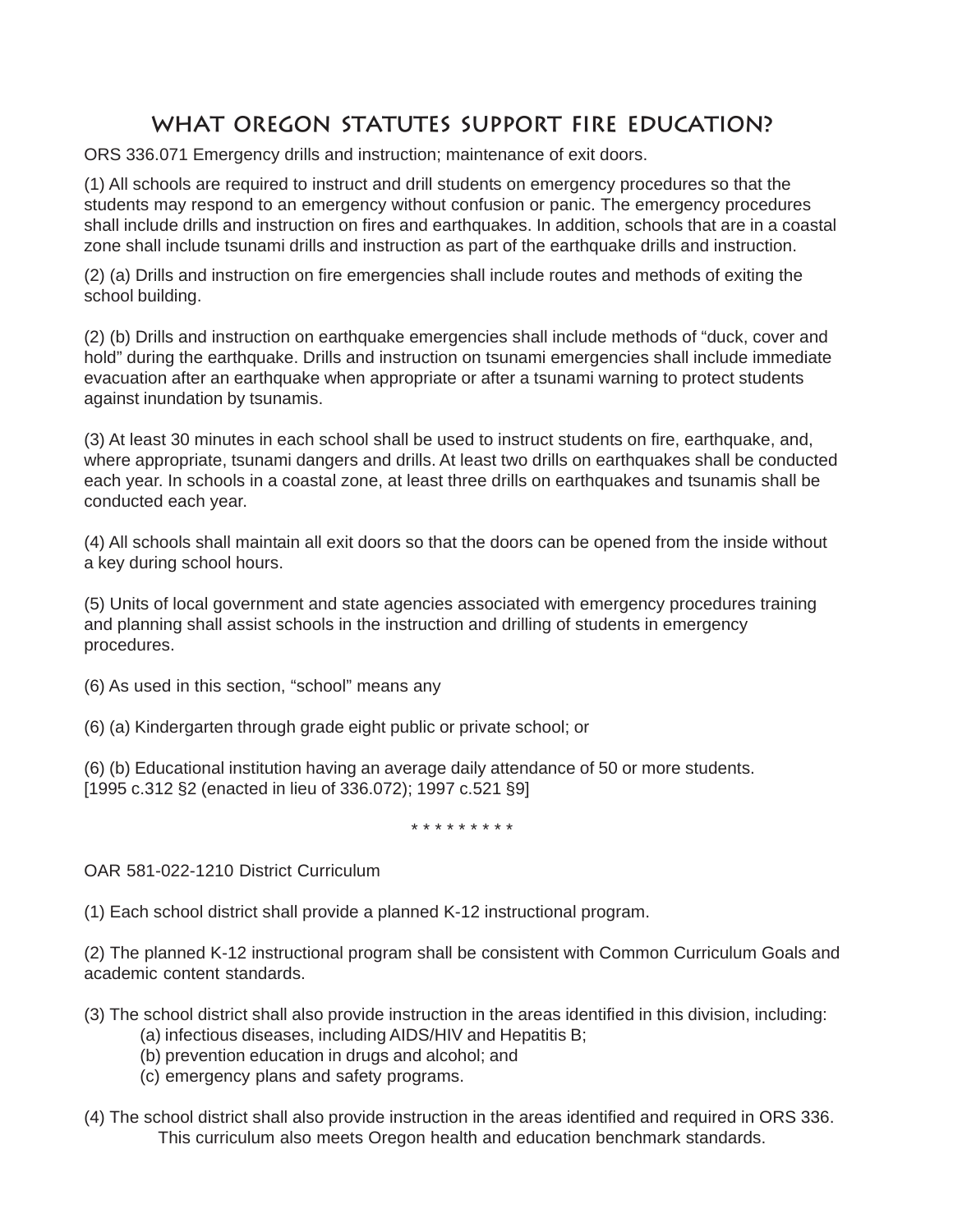### **Integration - Health education**

The study of health education prepares students to make healthy decisions and take health actions on matters concerning personal, family and community health. The goal of health education is that students become health-literate—that is, have the ability to obtain, interpret, and understand—basic health information and services. More importantly, they will have the competence to use such information and services in ways which are health-enhancing.

*It's Up to You!* meets many health education standards in unintentional injury prevention. The standards below were adopted on February 17, 2005, by the State Board of Education.

| <b>Common Curriculum</b><br><b>Goals</b>                                                                                                                                                                      | <b>Content Standards</b>                                                                                                                                                                                    | <b>Benchmark 2 (Grade 5)</b>                                                                                                                                                                                      | <b>Benchmark 3 (Grade 8)</b>                                                                                                  |
|---------------------------------------------------------------------------------------------------------------------------------------------------------------------------------------------------------------|-------------------------------------------------------------------------------------------------------------------------------------------------------------------------------------------------------------|-------------------------------------------------------------------------------------------------------------------------------------------------------------------------------------------------------------------|-------------------------------------------------------------------------------------------------------------------------------|
| Demonstrate accessing<br>information, self-<br>management,<br>interpersonal<br>communication, goal<br>setting and decision<br>making skills while<br>understanding the<br>components of injury<br>prevention. | Explain how to prevent<br>dangerous or risky<br>behaviors that might lead<br>to personal injury and<br>how to respond to<br>potentially unsafe<br>situations at home, at<br>school and in the<br>community. | Identify ways to prevent<br>fires and reduce the risk<br>of injuries in case of fire.<br>It's Up to You!<br><b>Unit 3, Fire Prevention</b>                                                                        |                                                                                                                               |
|                                                                                                                                                                                                               | Demonstrate ability to<br>access valid health-<br>related information.                                                                                                                                      | Access information on<br>the nature of fire, how<br>fires start, fire's<br>destructiveness and how<br>fires can be prevented.<br>It's Up to You!<br><b>Unit 2, Fire Science</b><br><b>Unit 3, Fire Prevention</b> | Identify rules and laws<br>intended to prevent<br>injuries.<br>It's Up to You!<br><b>Unit 5, Responsibility</b>               |
|                                                                                                                                                                                                               | Demonstrate self-<br>management skills<br>necessary to practice<br>health-enhancing<br>behaviors and reduce<br>health risks.                                                                                |                                                                                                                                                                                                                   | Demonstrate personal<br>responsibility to follow<br>safety related rules.<br>It's Up to You!<br><b>Unit 5, Responsibility</b> |
|                                                                                                                                                                                                               | Demonstrate ability to<br>use interpersonal<br>communication skills<br>(verbal and non-verbal) to<br>enhance health and<br>safety.                                                                          | Demonstrate how to<br>respond to peers who<br>may encourage you to<br>misuse fire or fireworks.<br>It's Up to You!<br><b>Unit 5, Responsibility</b>                                                               |                                                                                                                               |

### **Unintentional Injury Prevention**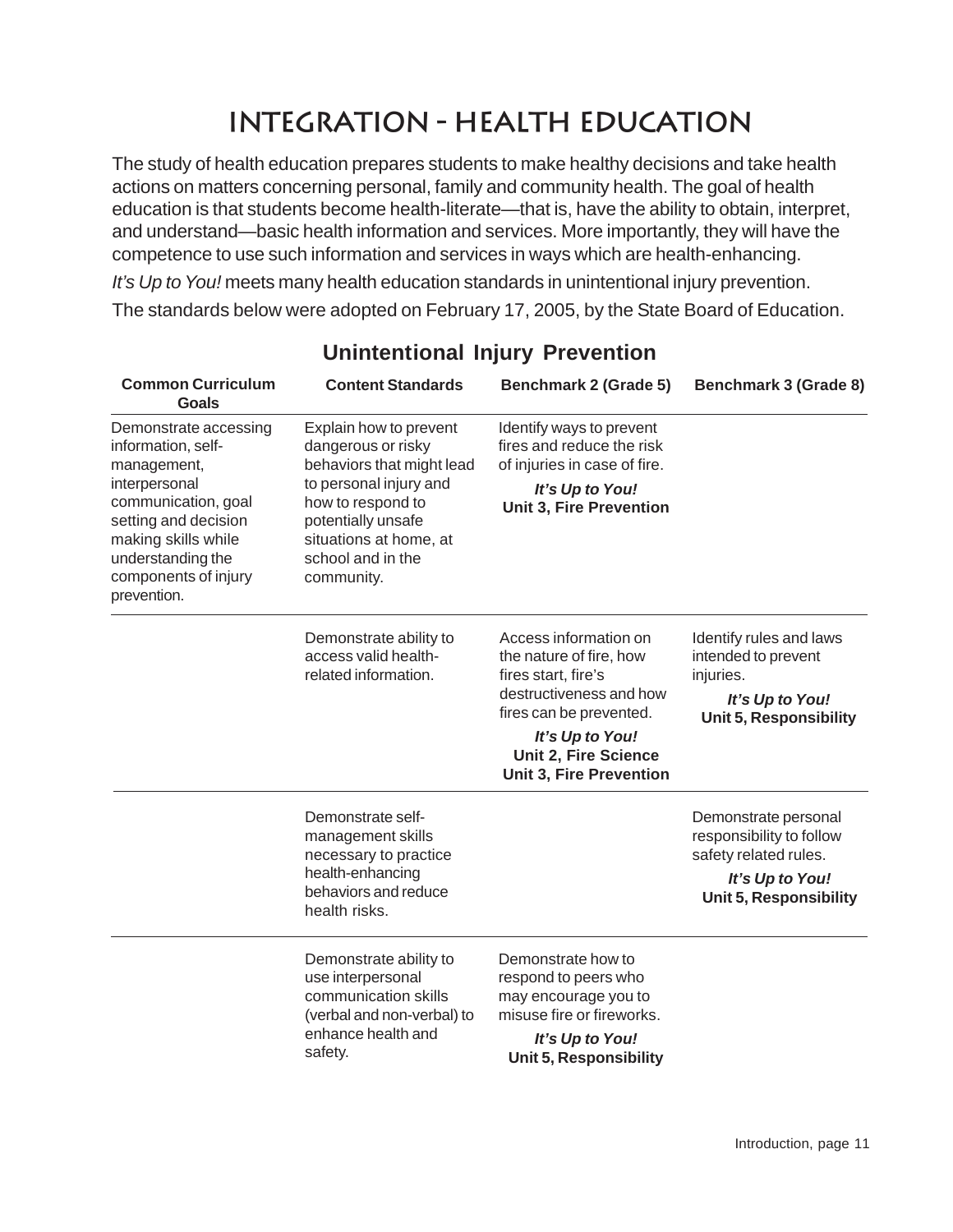### **Integration - Scientific Inquiry**

Scientific inquiry: Use interrelated processes to pose questions and investigate the physical and living world.

Several of the lessons in *It's Up to You!* meet Scientific Inquiry standards.

| <b>Common Curriculum Goals</b>                                                                                            | <b>Benchmark 3 (Grade 8)</b>                                                                                                                  |  |  |
|---------------------------------------------------------------------------------------------------------------------------|-----------------------------------------------------------------------------------------------------------------------------------------------|--|--|
| <b>Forming the question/hypothesis</b><br>Formulate and express scientific questions or<br>hypotheses to be investigated. | Based on observations and scientific concepts, ask<br>questions or form hypotheses that can be explored<br>through scientific investigations. |  |  |
|                                                                                                                           | It's Up to You!<br><b>Unit 4, Survival Skills</b><br>Fire Marshal Survey &<br>Earthquake<br>experiments 1 & 2                                 |  |  |
| Designing the investigation<br>Design safe and ethical scientific investigations to                                       | Design a scientific investigation to answer questions<br>or test hypotheses.                                                                  |  |  |
| address questions or hypotheses.                                                                                          | It's Up to You!<br><b>Unit 4, Survival Skills</b><br>Earthquake<br>experiments 1 & 2                                                          |  |  |
| <b>Collecting and presenting data</b><br>Conduct procedures to collect, organize and display                              | Collect, organize, and display sufficient data to<br>support analysis.                                                                        |  |  |
| scientific data.                                                                                                          | It's Up to You!<br><b>Unit 4, Survival Skills</b><br>Earthquake<br>experiments 1 & 2                                                          |  |  |
| Analyzing and interpreting results                                                                                        | Summarize and analyze data including possible                                                                                                 |  |  |

Analyze scientific information to develop and present conclusions.

Summarize and analyze data including possible sources of error. Explain results and offer reasonable and accurate interpretations and implications.

> *It's Up to You!* **Unit 4, Survival Skills** CERT Teams activity & Earthquake experiments 1 & 2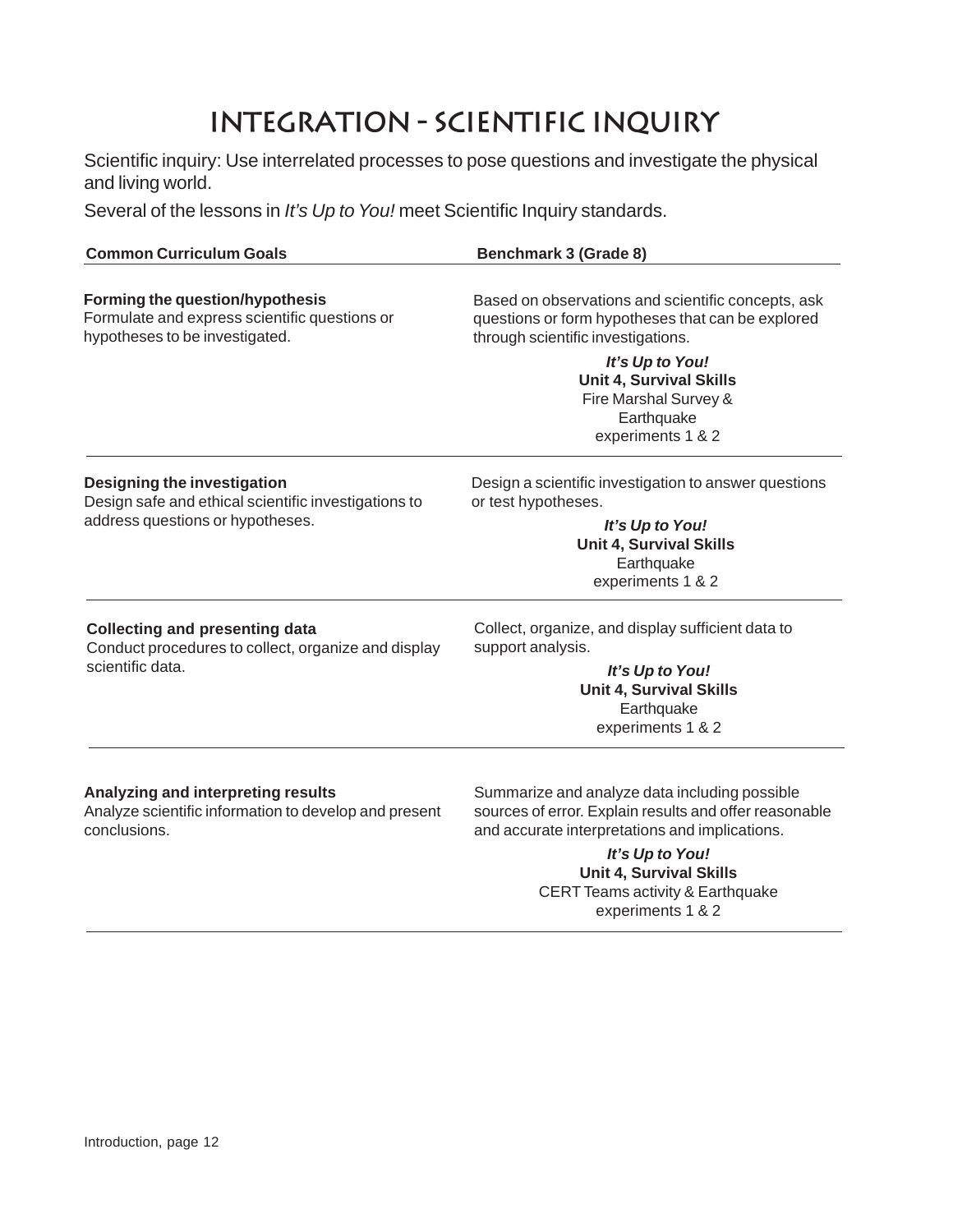### **Integration - Physical Science**

Physical Science: Understand structures and properties of matter and changes that occur in the physical world.

Several of the lessons in *It's Up to You!* meet Physical Science standards.

| <b>Common Curriculum Goals</b>                                                   | Benchmark 3 (Grade 8)                                           |  |
|----------------------------------------------------------------------------------|-----------------------------------------------------------------|--|
| <b>Energy</b><br>Understand energy, its transformations, and                     | Compare forms and behaviors of various types of<br>energy.      |  |
| interactions with matter.                                                        | It's Up to You!<br>Unit 2, Fire Science (Lesson B)              |  |
| <b>The Dynamic Earth</b><br>Understand changes occurring within the lithosphere, | Describe the Earth's structure and how it changes<br>over time. |  |
| hydrosphere, and atmosphere of the Earth.                                        | It's Up to You!                                                 |  |

**Unit 4, Survival Skills (Lesson A)**

### **Integration - English/Language Arts**

*It's Up to You!* integrates well with several standards in English and Language Arts. A few of them are provided below.

| <b>Common Curriculum Goals</b>                        | <b>Skill to Meet the Standard</b>                       |  |  |
|-------------------------------------------------------|---------------------------------------------------------|--|--|
| Writing                                               | Identify audience and purpose.                          |  |  |
| Pre-write, draft, revise, edit and publish across the | It's Up to You!                                         |  |  |
| subject areas.                                        | Unit 4, Survival Skills (Lesson C)                      |  |  |
|                                                       | Choose the form of writing that best suits the intended |  |  |
|                                                       | purpose.                                                |  |  |
|                                                       | It's Up to You!                                         |  |  |
|                                                       | Unit 4, Survival Skills (Lesson C)                      |  |  |
|                                                       | Unit 6, Fire and the Media 2 (Lessons B, C)             |  |  |
| Writing                                               | Write persuasive compositions.                          |  |  |
| Write narrative, expository and persuasive texts,     | It's Up to You!                                         |  |  |
| using a variety of written formsto express ideas      | Unit 4, Survival Skills (Lesson C)                      |  |  |
| appropriate to audience and purpose across the        | Unit 6, Fire and the Media 2 (Lessons B, C)             |  |  |

subject areas.

(Continued on page 14)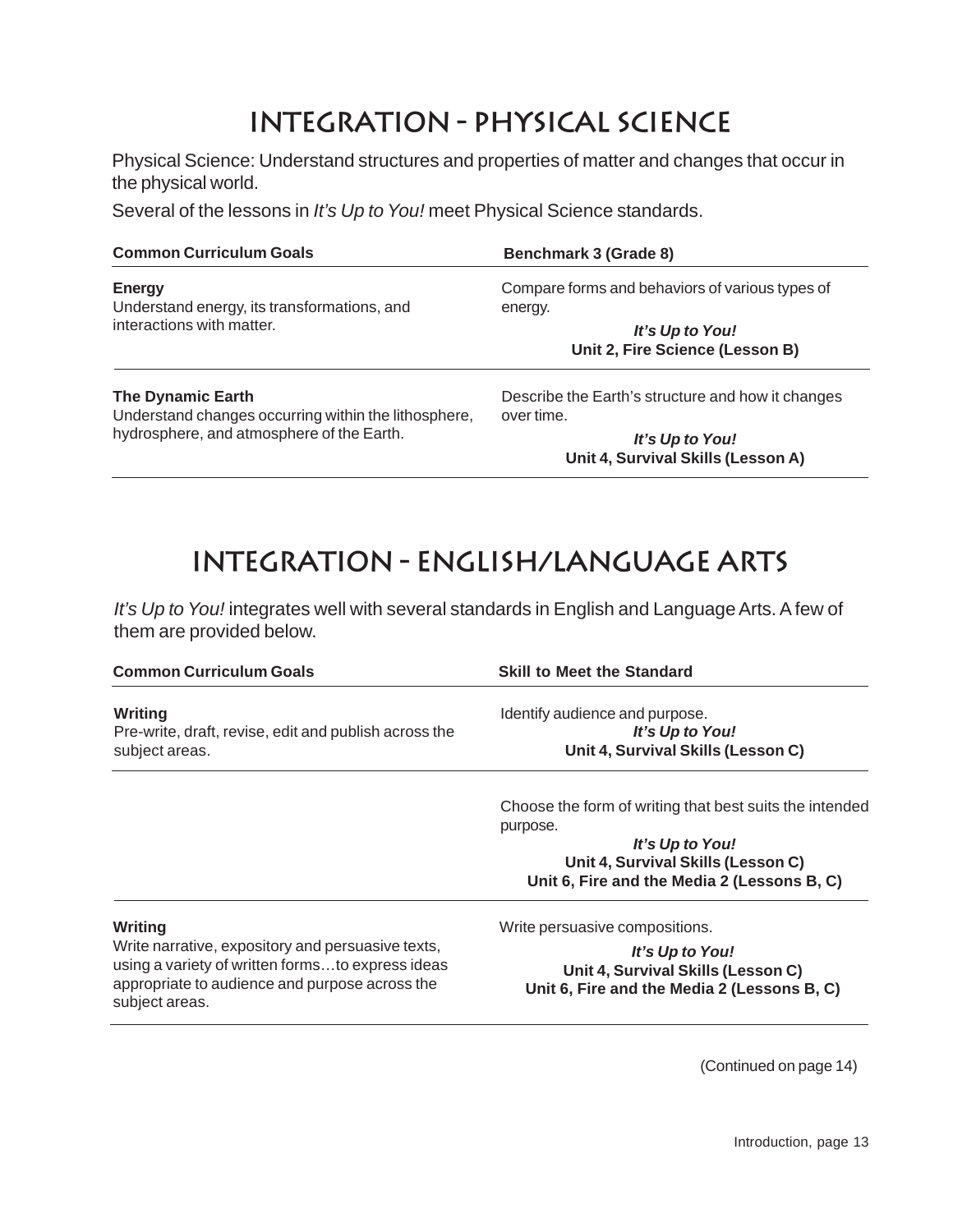#### **Integration - English/Language Arts (continued)**

#### **Common Curriculum Goals Skill to Meet the Standard**

#### **Speaking/listening**

Communicate supported ideas across the subject areas using oral, visual and multimedia forms in ways appropriate to topic, context, audience and purpose…

#### **Speaking/listening**

Evaluate the significance and accuracy of information and ideas presented in oral, visual and multimedia communications across the subject areas.

Support opinions with detailed evidence and with visual or media displays.

> *It's Up to You!* **Unit 4, Survival Skills (Lesson C)**

Identify and discuss persuasive and propaganda techniques used in television, including false and misleading information and stereotypes.

> *It's Up to You!* **Unit 1, Fire and the Media 1 Unit 3, Fire Prevention (Lesson A) Unit 4, Survival Skills (Lesson B) Unit 6, Fire and the Media 2**

Analyze how images, text, and sound in electronic journalism affect the viewer; identify the techniques used to achieve the effects in each instance.

#### *It's Up to You!* **Unit 1, Fire and the Media 1**

Interpret and evaluate the various ways in which visual image-makers (e.g. graphic artists, illustrators, news photographers, film makers) communicate information and affect impressions and opinions.

*It's Up to You!* **Unit 1, Fire and the Media 1 Unit 3, Fire Prevention (Lesson A) Unit 6, Fire and the Media 2**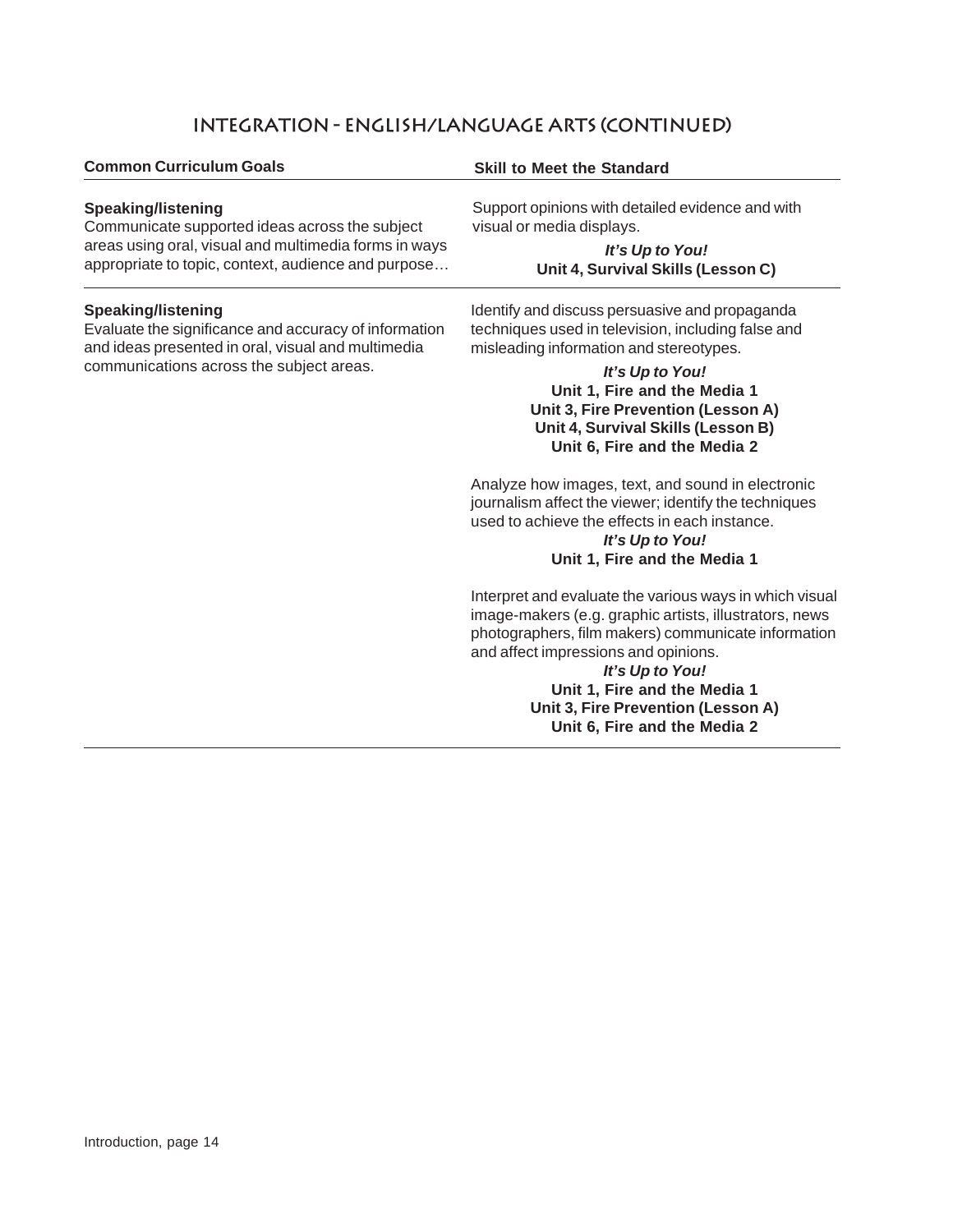# **Key to Video and DVD**

| UNIT <sub>1</sub><br>Fire and the Media 1   | Unit 1 Lesson A<br><b>TV Commercial</b><br><b>The Patriot</b>                                                                                                                                                                                                                                         |
|---------------------------------------------|-------------------------------------------------------------------------------------------------------------------------------------------------------------------------------------------------------------------------------------------------------------------------------------------------------|
| UNIT <sub>2</sub><br><b>Fire Science</b>    | Unit 2 Lesson A<br><b>Backdraft</b><br>Actual house fire<br>A Firefighter's Explanation<br><b>Music Version 1</b><br><b>Music Version 2</b><br>Unit 2 Lesson B<br><b>Fire Concepts</b>                                                                                                                |
| UNIT <sub>3</sub><br><b>Fire Prevention</b> | Unit 3 Lesson A<br>Kindergarten Cop<br>Lethal Weapon 4<br><b>How Fire Sprinklers Work</b><br><b>Fire Sprinkler Demo</b><br><b>Unit 3 Lesson B</b><br><b>Water Usage Animation</b><br><b>Fire Sprinkler Timeline</b><br><b>Unit 3 Lesson C</b><br><b>Fire Sprinkler Timeline</b><br>Advocacy Interview |
| UNIT <sub>4</sub><br><b>Survival Skills</b> | <b>Unit 4 Lesson B</b><br>I'm Concerned About Wildfire (movie slides)<br>Campfires<br><b>Recreational Area</b><br>Off-Highway Vehicles (OHVs)<br><b>Report Arson</b><br>Survivable Space<br><b>Unit 4 Lesson C</b><br><b>CERT Teams</b>                                                               |
| UNIT <sub>5</sub><br>(no video components)  | N/A                                                                                                                                                                                                                                                                                                   |
| UNIT <sub>6</sub><br>Fire and the Media 2   | <b>Unit 6 Lesson A</b><br><b>Backdraft</b><br><b>The Patriot</b><br>Kindergarten Cop<br>Lethal Weapon 4<br><b>TV Commercial</b><br>Introduction, page 15                                                                                                                                              |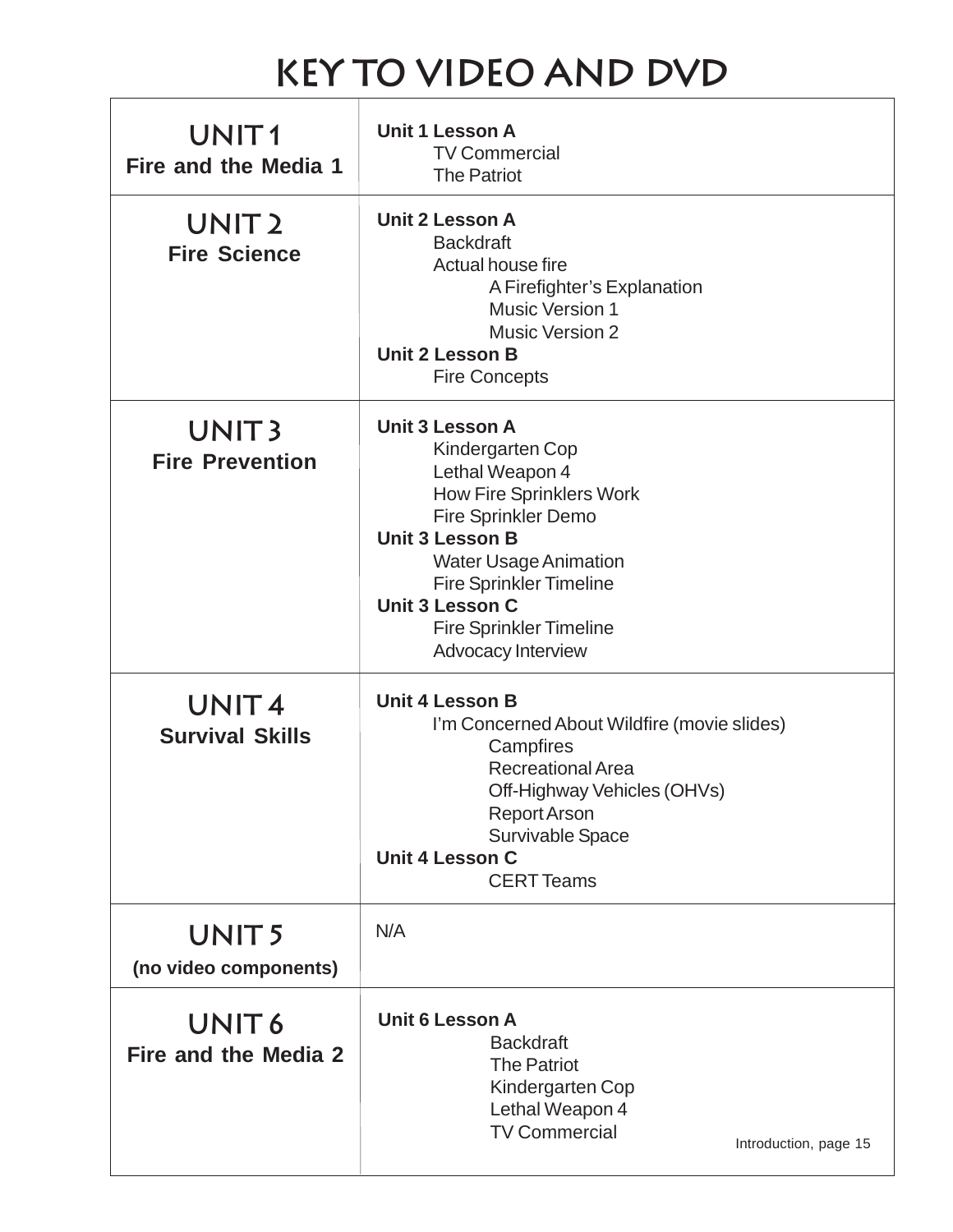### list of additional RESOURCEs

American Red Cross - www.redcross.org

Unit 4 – Survival Skills General Reference

"Burning Issues" an interactive fire science CD from Florida State University. Florida Energy and Environmental Alliance C2200 University Center Florida State University Tallahassee, FL 32306-2641 Unit 4 – Survival Skills

Consumer Products Safety Commission – www.cpsc.gov General Reference

Department of Geology and Minerals Industries – www.oregongeology.com

Unit 4 – Survival Skills - *Oregon Earthquake and Tsunami Curriculum*, an excellent and complete curriculum from a science and geology perspective is available by calling (503) 731-4100 ext. 242. General Reference

Federal Emergency Management Agency (FEMA) – www.fema.gov/kids, www.fema.gov

Unit 4 – Survival Skills General Reference http://training.fema.gov/EMIWeb/CERT/overview.asp Unit 4 - Description of CERT http://www.training.fema.gov/EMIWeb/cert/c\_or.htm Unit 4 - To see if there is a CERT in your community

#### www.firewise.com

Unit 4 – Survival Skills

#### www.firefree.org

Unit 4 – Survival Skills

#### Fire Department, local

Unit 2 – Fire Science Unit 3 – Fire Prevention (Education, Enforcement, Engineering) Unit 4 – Survival Skills General Reference

#### Home Fire Sprinkler Coalition

http:www.homefiresprinkler.org/hfsc.html Unit 3 - Fire Prevention

#### National Fire Protection Association – www.nfpa.org

Unit 2 – Fire Science Unit 3 – Fire Prevention (Education, Enforcement, Engineering) Unit 4 – Survival Skills General Reference